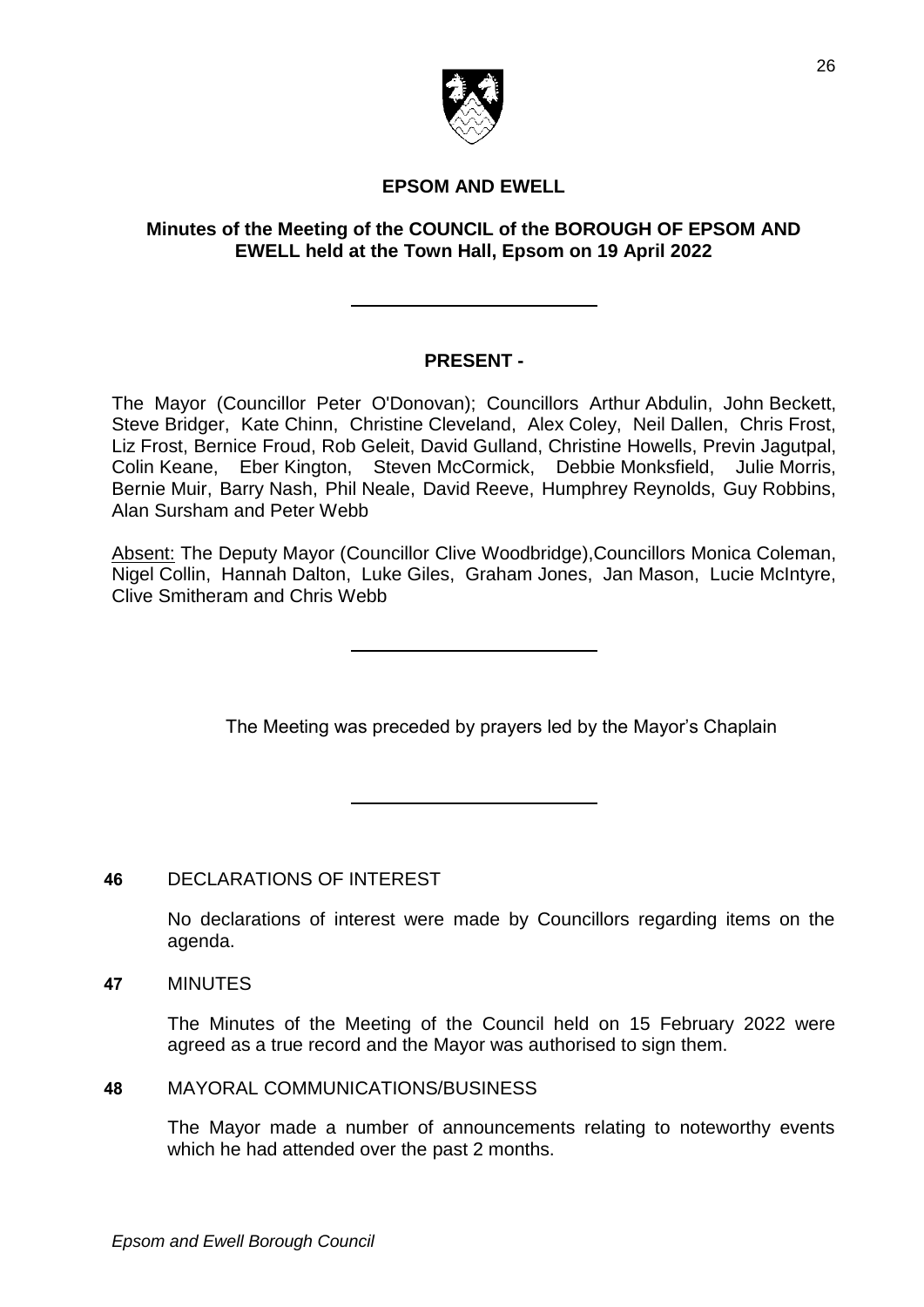#### **49** CHAIRS' STATEMENTS

Council received a written statement from the Chair of the Strategy and Resources Committee.

2 questions were asked relating to the statement and responded to by the Committee Chair.

#### **50** CONSTITUTION WORKING GROUP PAPER

Council received a report proposing amendments to the Constitution.

Councillor Colin Keane MOVED the recommendations in the report.

Upon being put the recommendations were **CARRIED** unanimously.

Accordingly, it was resolved to:

- **(1) Agree to the Terms of Reference for the Health Liaison Panel and Human Resources Panel as set out in Appendix 1, for inclusion in Part 3 of the Constitution.**
- **(2) Agree that the Crime and disorder Sub-Committee will be politically proportionate, with 5 members as set out in paragraph 1.4.1 of this report.**
- **(3) Agree that the Member Champion profile (Appendix 2) be included in Part 2 of the Constitution as a revision to Article 17.**
- **51** MOTIONS

Council received one Motion submitted under FCR 14 of Part 4 of the Council's Constitution.

#### **Motion 1: "Stand together with Ukraine"**

The Council resolved by a majority vote to consider this Motion at the meeting. In pursuance of the Council's Rules of Procedure, Councillor Alex Coley **MOVED**  and Councillor Christine Cleveland **SECONDED** the following Motion:

#### **"This Council notes:**

That the recent attack on Ukraine by Russia is more than an attack on Ukraine's territorial integrity and sovereignty, it is an attack on democracy and freedom, and we condemn these acts of aggression by Russia.

We deplore the use of violence against the civilian population of Ukraine, and sexual violence as a weapon of war. We support the International Criminal Court's announcement of an investigation into alleged war crimes and crimes against humanity.

We stand in solidarity with Ukraine and the Ukrainian people.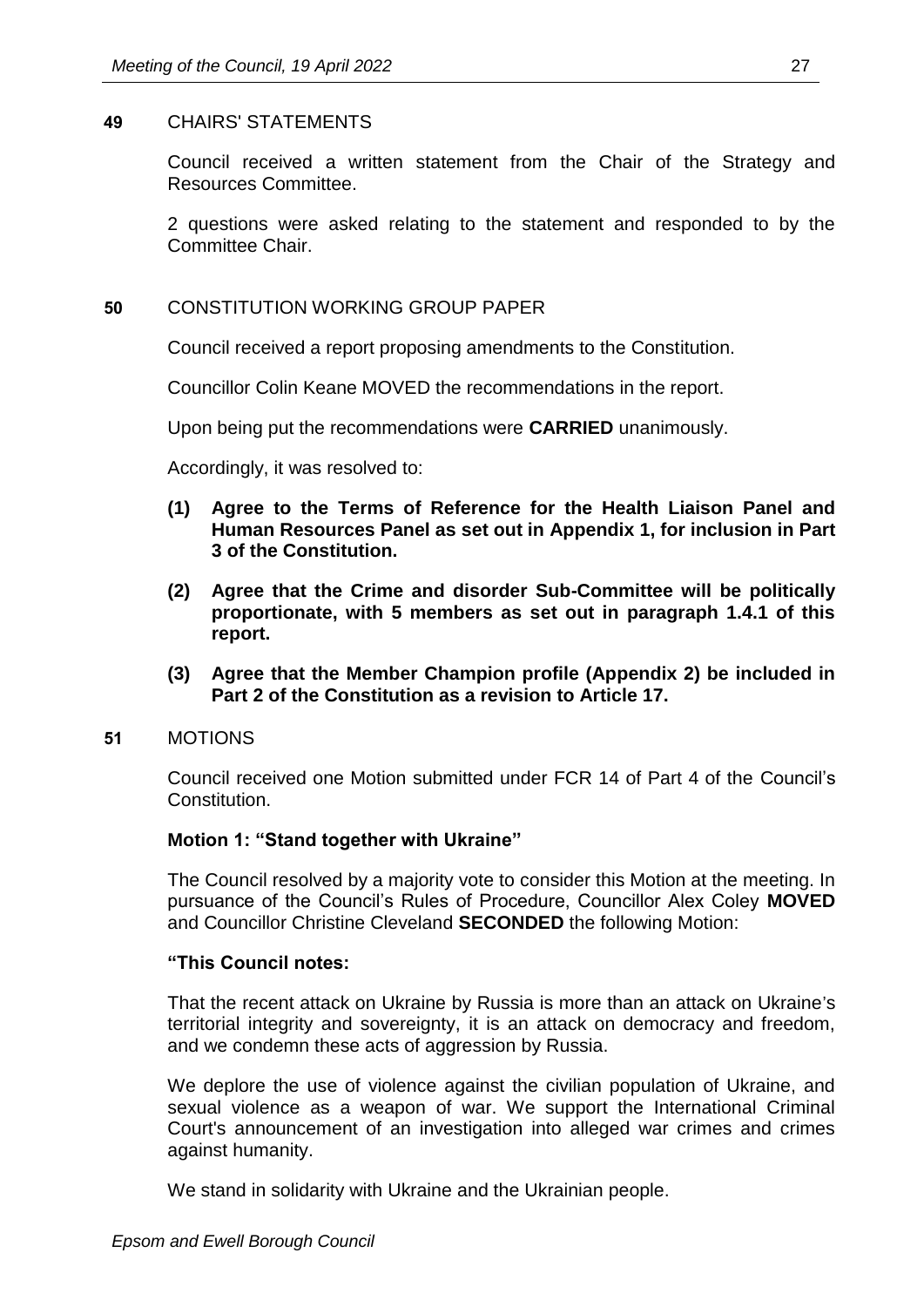### **This Council resolves to:**

- 1. Note the commitments already made by the Government to house displaced Ukraine families.
- 2. Utilise the support funding provided by the Government to meet the welfare and care needs of Ukrainian families arriving in the borough via the Homes for Ukraine scheme.
- 3. Signpost those residents who house people displaced by this act of aggression to the information and support they are seeking"

An amendment to the motion was **MOVED** by Councillor Kate Chinn and **SECONDED** by Councillor Debbie Monksfield:

The proposed amendment was as follows:

For inclusion after the second paragraph:

"We believe that, as the invasion of the Donbas region continues, this government must do more to help people fleeing the war by providing more support at the borders of Ukraine to enable the smooth passage of people. Also, to immediately relax the current draconian rules before granting visas to enable Ukrainian citizens to arrive safely in the UK."

Upon being put the amendment was **LOST** with a majority vote against it.

Following the resolution of the amendment, the substantive motion was debated and put to a vote.

Upon being put the motion was **CARRIED** unanimously.

Accordingly the Council resolved:

**This Council notes:**

**That the recent attack on Ukraine by Russia is more than an attack on Ukraine's territorial integrity and sovereignty, it is an attack on democracy and freedom, and we condemn these acts of aggression by Russia.** 

**We deplore the use of violence against the civilian population of Ukraine, and sexual violence as a weapon of war. We support the International Criminal Court's announcement of an investigation into alleged war crimes and crimes against humanity.**

**We stand in solidarity with Ukraine and the Ukrainian people.**

**This Council resolves to:** 

**1. Note the commitments already made by the Government to house displaced Ukraine families.**